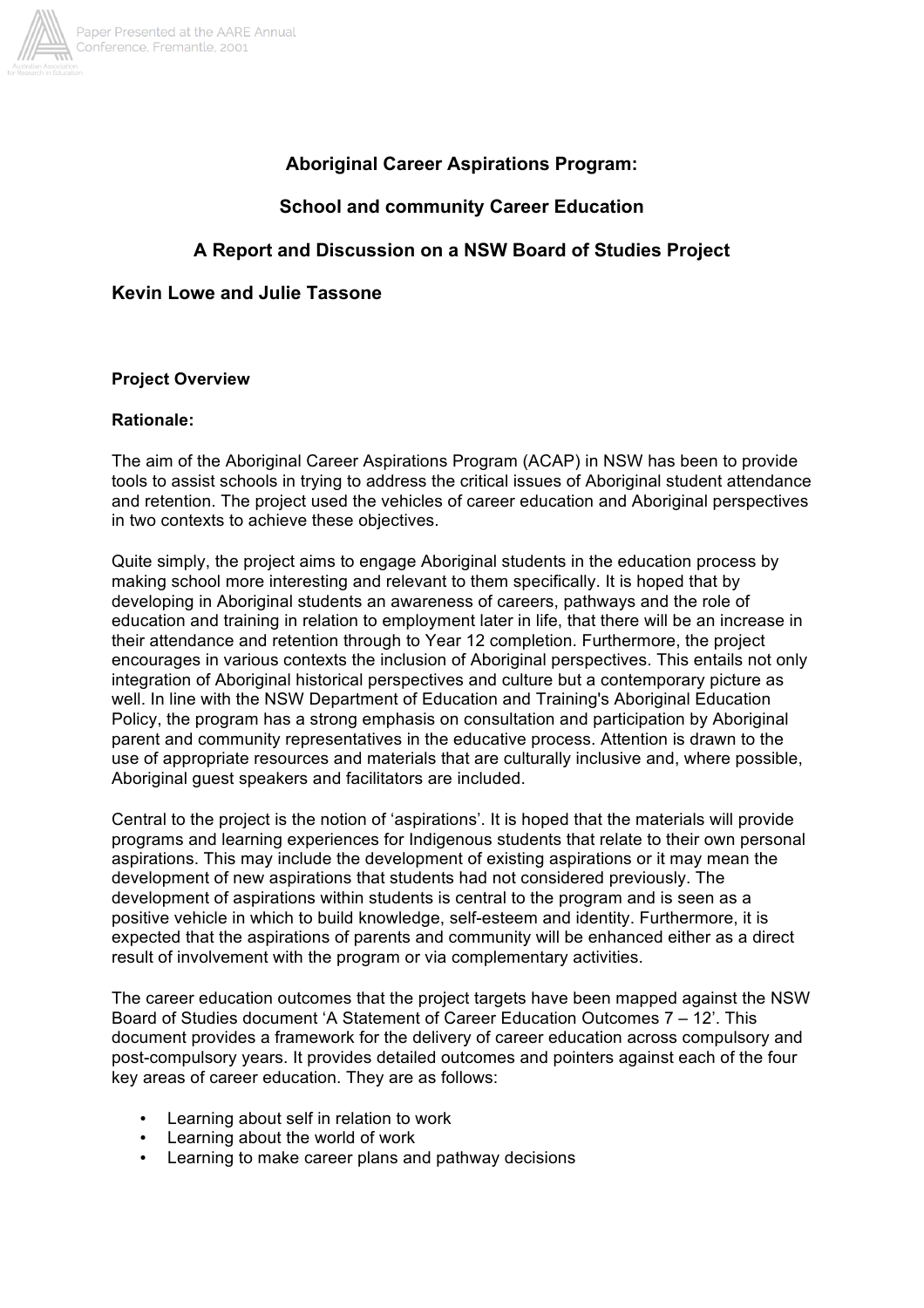

• Learning the skills required to implement career decisions and manage work/study transitions

All of the four areas have been addressed by the program and a matrix demonstrating the delivery of outcomes is included. A number of points should be considered in relation to the outcomes delivered by the program. Firstly, they are not intended to be definitive. That is, schools are encouraged to further develop teaching curriculum that provides for the delivery of career education outcomes where appropriate. Furthermore, given the current low rates of Indigenous student retention through post-compulsory education, the program provides for the delivery of career education outcomes as early as possible and in a comprehensive fashion. The reality for Indigenous students means that schools must start addressing career education at least in Year 7. Schwab's study demonstrates that in 1998 67.9% of non-Indigenous students in NSW stayed at school until Year 12, while the comparative figure for Indigenous students was 31.4.%. While this project does not suggest that it can alone address the issue of attendance and retention, the success of other programs (in Queensland and South Australia) do support the notion that this approach has positive outcomes for Indigenous students.

### **Project Outcomes:**

The outcomes targeted by the project include:

### **For Indigenous Students:**

- Increased self-awareness, confidence and esteem through motivational activities, critical thinking and self analysis.
- Empowerment so as to take control of own learning and development.
- Increased knowledge of own ambitions and understanding of how to translate ambition to career path/success.
- Increased career information and understanding of career pathways, education and training options.
- Increased awareness of relevant links between education, training and employment.
- Increased links with local community representatives and employers.

### **For Schools:**

- Increased understanding of the needs of Indigenous students in relation to careers education and 'mainstream' education.
- Increased awareness of culturally appropriate and meaningful teaching methods across all spheres.
- Development of partnerships and improved links with parents, local community groups, training providers and employers.
- Increased retention and participation of Indigenous students across compulsory and non-compulsory years.
- Increased academic achievement of Indigenous students.
- Increased ability of schools to identify and meet the needs of Indigenous students in mainstream and career education.
- Increased participation in VET in Schools programs by Indigenous students.

### **For the Community:**

- Increased educational, training and employment outcomes for local youth.
- Meaningful and improved participation in educational and training processes for local youth.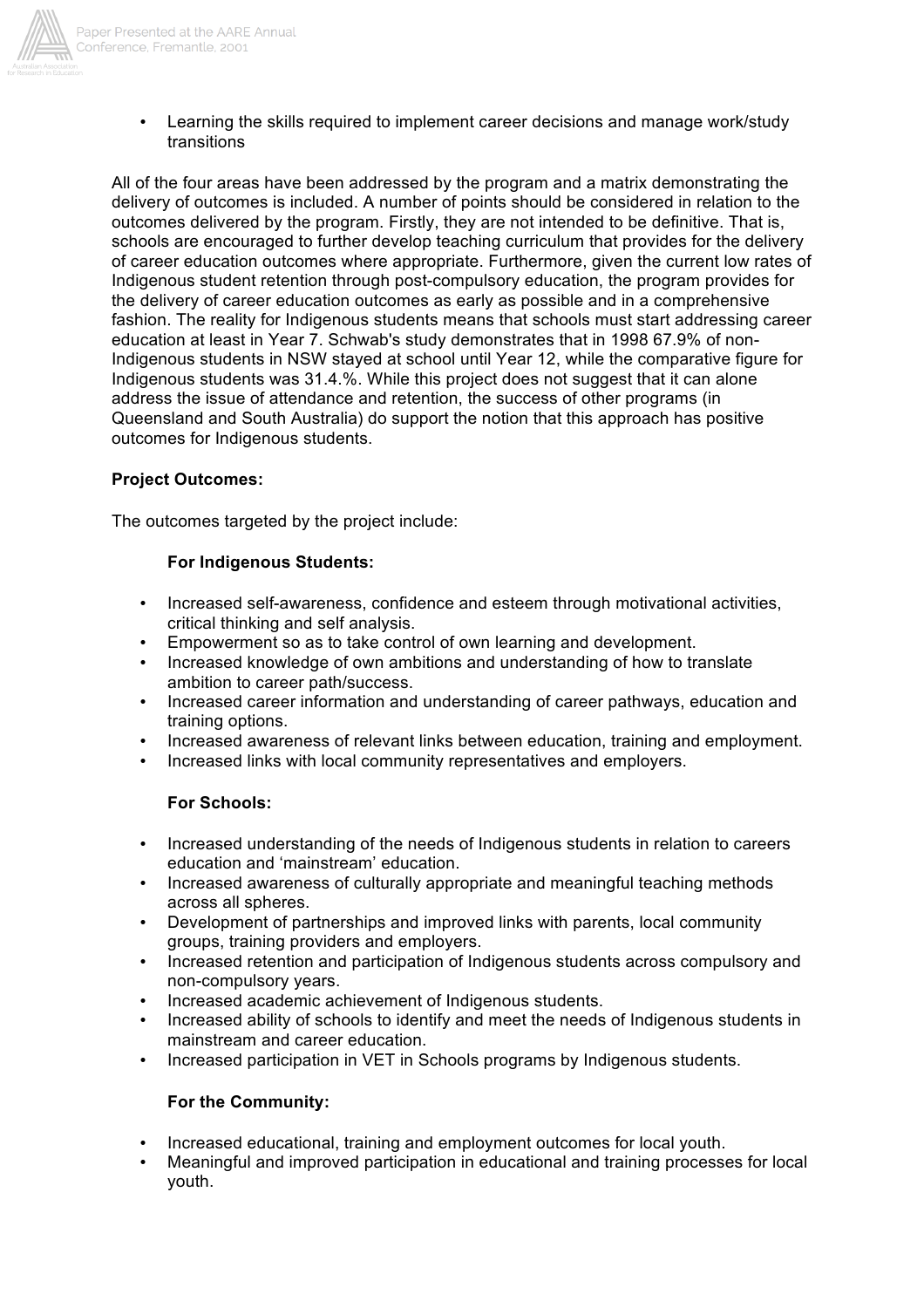

- Increased understanding of and participation in educational processes.
- Increased skill base at a local level.

## **Project Summary**

The project included a development and consultation phase (which has been ongoing through the early phases of its implementation), an independent research project, a pilot phase and finally production. The process is described below.

### **Curriculum Development:**

The project has produced a comprehensive curriculum document that incorporates career education and Aboriginal perspectives across the Key Learning Areas. Three documents *Aboriginal Career Aspirations Program -Teacher Resource Book*, *Aboriginal Career Aspirations Program — Units of Study*, *Aboriginal Career Aspirations Program — Units of Work* have been developed by Board of Studies staff and external consultants (including participating pilot school staff). It has been piloted in the participating schools with further refinements being made as a result of the consultation and pilot project. The document includes the following units:

|                                                                | Stage 5                   |                    |
|----------------------------------------------------------------|---------------------------|--------------------|
| Maths                                                          | Music                     | Mathematics        |
|                                                                |                           |                    |
| Science                                                        | History                   | English            |
|                                                                |                           |                    |
| Geography                                                      | Design & Technology (D&T) | <b>Visual Arts</b> |
|                                                                |                           |                    |
| Personal Development,<br>Health, Physical Education<br>(PDHPE) |                           | Music              |
|                                                                |                           |                    |

The document also provides information to schools regarding the incorporation of both career education outcomes and Aboriginal perspectives across curriculum and ideas to assist with this process as an ongoing whole school approach.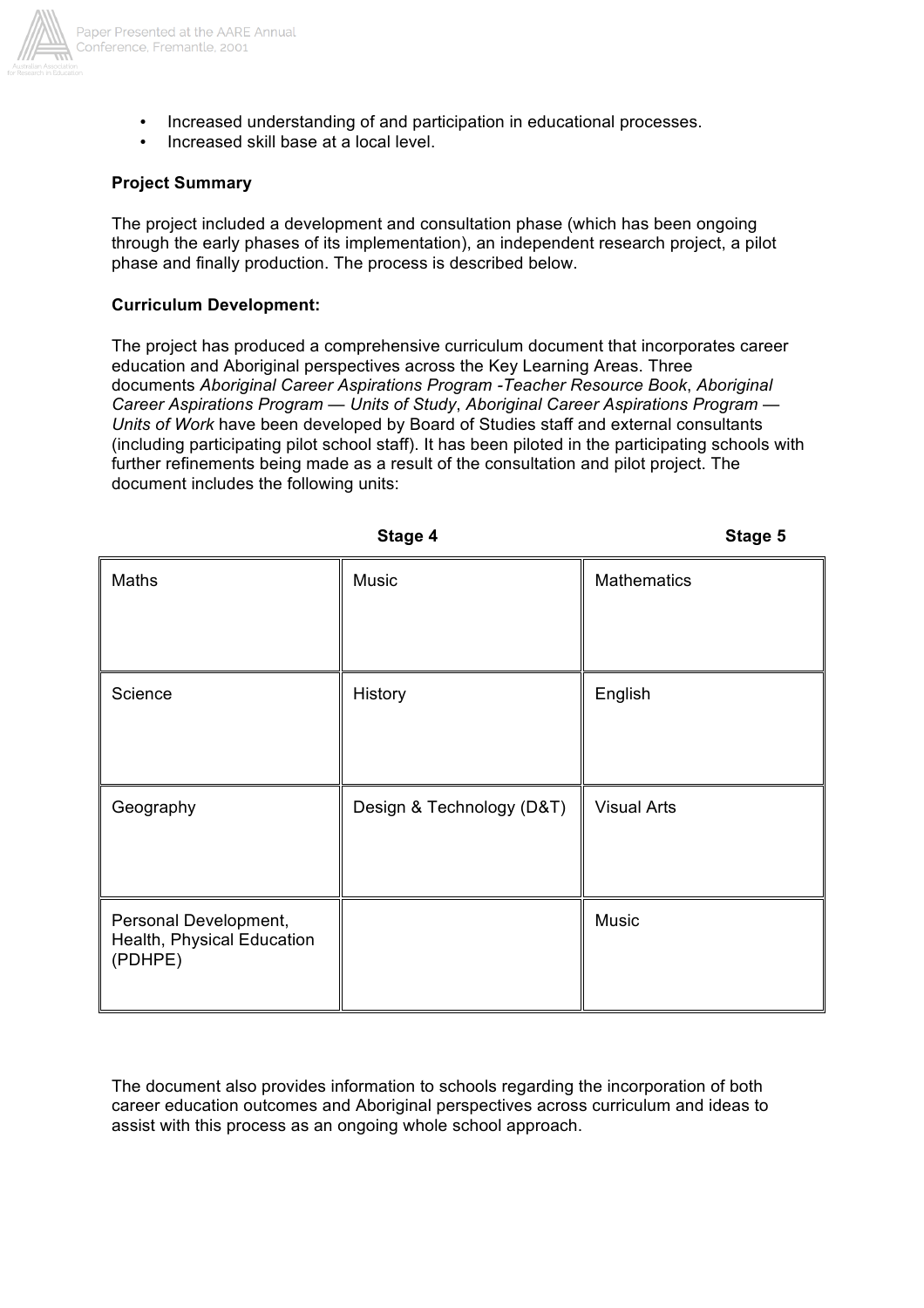

# **Career Education Program (ACAP) Development:**

The project has also produced a teaching resource book and student worksheets that provide a comprehensive guide to running specific and targeted career education activities and programs for Indigenous students. The resource material and worksheets can be found in*Aboriginal Career Aspirations Program -Teacher Resource Book*, *Aboriginal Career Aspirations Program — Units of Study*,*Aboriginal Career Aspirations Program — Units of Work:*

These materials include:

- 9 Week Program Year 7
- 9 Week Program Year 8
- 9 Week Program Year 9
- 9 Week Program Year 10
- Tips for organising a Careers Expo
- 2 Day Workshop (general career education) Year 7/8/9/10
- 1 Day Workshop (CV Writing) Year 9/10
- 1 Day Workshop (Successful Job Applications) Year 9/10
- Work Experience/Placement Reports Year 7/8/9
- Excursion to University/TAFE Campus Indigenous Unit Year 7/8/9/10
- Careers Survey Year 7/8/9/10

There are in excess of 60 student worksheets that correspond with each of the teaching strategies/programs.

#### **Research:**

The research component of the project was put to selective tender. All NSW universities and Aboriginal education units were contacted and asked to submit proposals. The Board received five responses and after careful consideration the Umulliko Indigenous Research Centre of Newcastle University was chosen to conduct the research.

The research brief identified the following objectives:

- Identification and critical analysis of existing research, reports and projects relating to career education and retention in relation to Indigenous students.
- Development of base line data for both communities and students in the area of career aspirations and expectations.
- Determination of whether students have a clearer sense of their career options and aspirations as a result of participating in the project.

The methodology employed included pre and post program questionnaires to all participating students in the pilot. Community and student focus groups were also held pre and post the pilot program in four selected sites including, metropolitan, regional and remote areas. Lester, J (October 2000) *Evaluative Research Into the Office of the Board of Studies*, *Aboriginal Careers Aspiration Program for Aboriginal Students in NSW High Schools — Cooee* 

*Koori.*(http://www.boardofstudies.nsw.edu.au/aboriginal\_research/aboriginal\_research.html)

#### **Pilot Project:**

Twelve NSW Department of Education & Training schools participated in the project. All schools implemented the program to suit their own school and student needs. Not all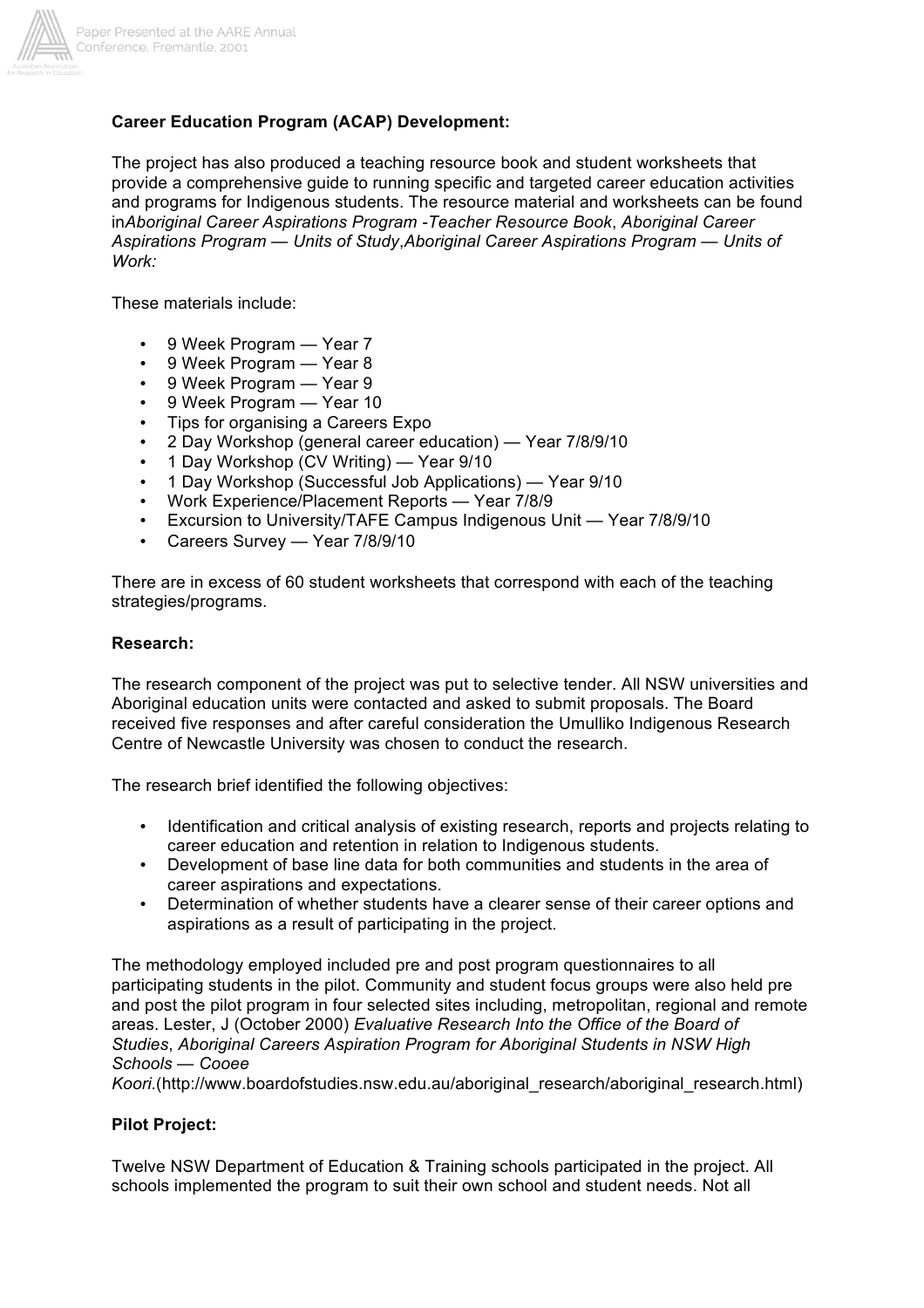

schools were able to successfully implement the project. The level of participation from all schools involved is demonstrated below. It should also be noted that some schools joined the pilot at a later stage than others.

| <b>School</b> | Subjects / ACAP*                                                  | <b>Comments</b>                                                                                                                                                                                                                                                                                                                                                                                                                                       |
|---------------|-------------------------------------------------------------------|-------------------------------------------------------------------------------------------------------------------------------------------------------------------------------------------------------------------------------------------------------------------------------------------------------------------------------------------------------------------------------------------------------------------------------------------------------|
| School 1      | Maths<br>English<br><b>ACAP</b>                                   | The ACAP was delivered by the<br>Careers Adviser as a withdrawal<br>program run over the course of the<br>Term.                                                                                                                                                                                                                                                                                                                                       |
| School 2      | Maths<br>(part)<br>History<br>(part)<br>D&T (part)<br><b>ACAP</b> | Parts (only) of each subject area as<br>listed were delivered by the school.<br>The ACAP was delivered by the<br>Careers Adviser as a withdrawal<br>program run over the course of the<br>Term.                                                                                                                                                                                                                                                       |
| School 3      | <b>Visual Arts</b><br><b>PDHPE</b>                                | The Visual Arts unit was developed by<br>the teacher and implemented as part<br>of the pilot. The unit has been revised<br>as a result of the pilot and other<br>feedback, and is part of the final<br>product.<br>Parts (only) of the PDHPE unit were<br>delivered.<br>The school employed the services of<br>an external Indigenous consultant who<br>delivered a on- day career workshop to<br>students.<br>There was no use of ACAP<br>materials. |
| School 4      | Science<br><b>ACAP</b>                                            | A one day Indigenous careers day was<br>run by the Careers Adviser and<br>Aboriginal Studies teacher including<br>external community representatives.                                                                                                                                                                                                                                                                                                 |
| School 5      | English<br><b>ACAP</b>                                            | A new English unit was developed by<br>this school which included career<br>education and Aboriginal perspectives.<br>A one day careers workshop was run<br>by the Careers Adviser including<br>external community representatives.<br>This workshop also targeted students<br>at risk within the school.                                                                                                                                             |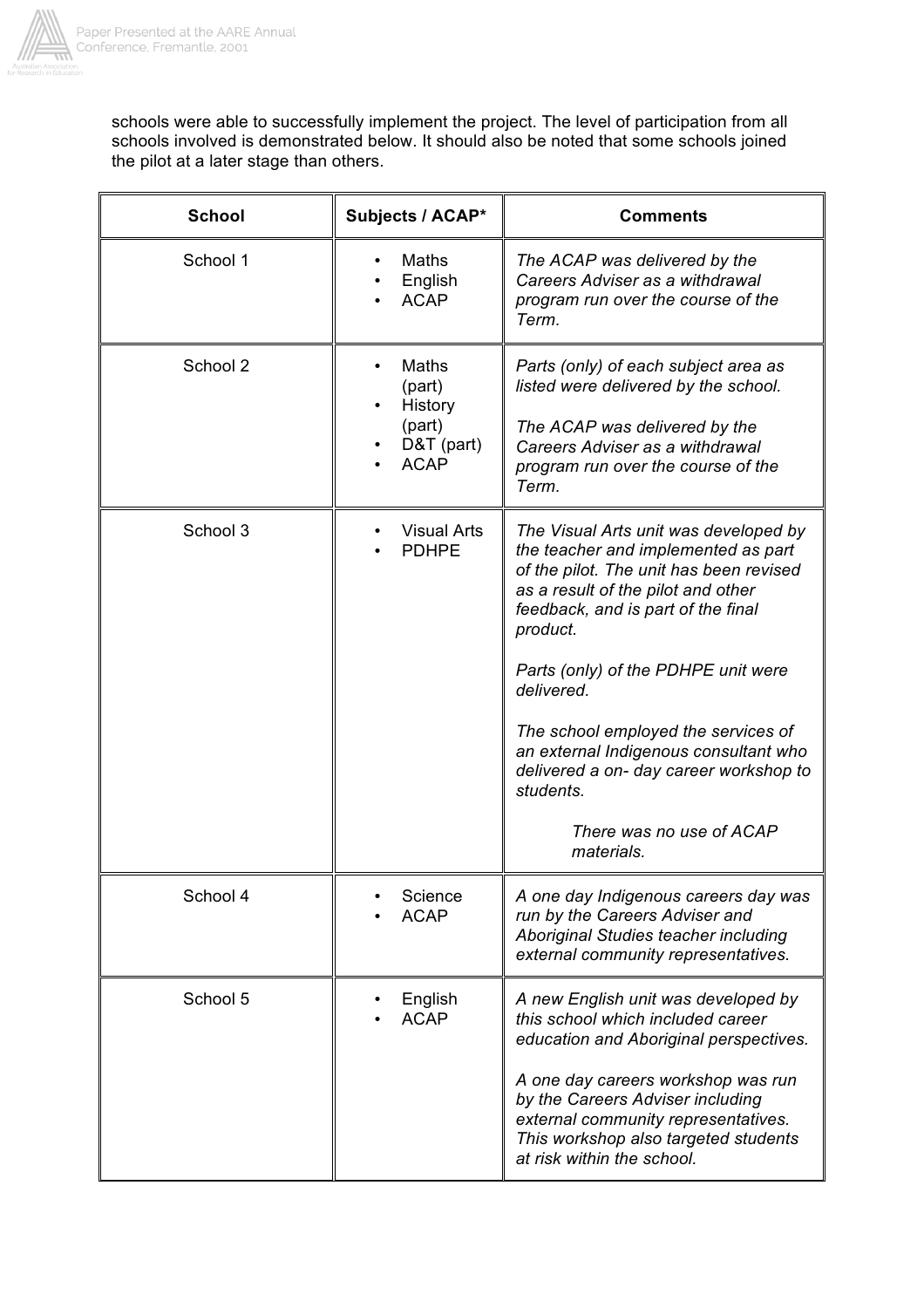

| School 6  | History<br><b>ACAP</b>                       | Only a limited number of ACAP<br>sessions were delivered by the school<br>as a withdrawal program. This was run<br>by the Careers Adviser.                                                                                                                    |
|-----------|----------------------------------------------|---------------------------------------------------------------------------------------------------------------------------------------------------------------------------------------------------------------------------------------------------------------|
| School 7  | <b>PDHPE</b>                                 | Only a limited number of PDHPE<br>sessions were delivered by the school.<br>There was no use of ACAP materials.                                                                                                                                               |
| School 8  | <b>ACAP</b><br>$\bullet$                     | This school piloted the 2 Day (general)<br>Workshop targeting students in Years<br>$7 - 11.$                                                                                                                                                                  |
| School 9  | <b>ACAP</b>                                  | This school re-organised its timetable<br>to implement one of the 9-week<br>programs including approximately 35<br>students.<br>The school was also developing its<br>own curriculum materials that<br>incorporated career education across<br>Years $K$ - 6. |
| School 10 | English                                      | This school used the ACAP materials<br>within the context of English classes.                                                                                                                                                                                 |
| School 11 | Science<br>English<br>History<br><b>ACAP</b> | ACAP was delivered in conjunction<br>with an existing withdrawal<br>literacy/numeracy program for<br>Indigenous students and coordinated<br>by the AEA.                                                                                                       |
| School 12 | D&T<br>Maths<br><b>PDHPE</b><br>(part)       | <b>Both the TAS and Mathematics units</b><br>were developed by staff at this school<br>and piloted with their students. Both<br>have incorporated the units in their<br>teaching programs for future use.<br>There was no use of ACAP<br>materials.           |

*\*For ease of reference the specific Aboriginal career education programs have been referred to as ACAP.*

In excess of 500 Indigenous and non-Indigenous students participated in the pilot project involving the curriculum documents. This includes students from Years 7 — 10. The ACAP was piloted by in excess of 300 Indigenous and non-Indigenous students from Years 7 — 11.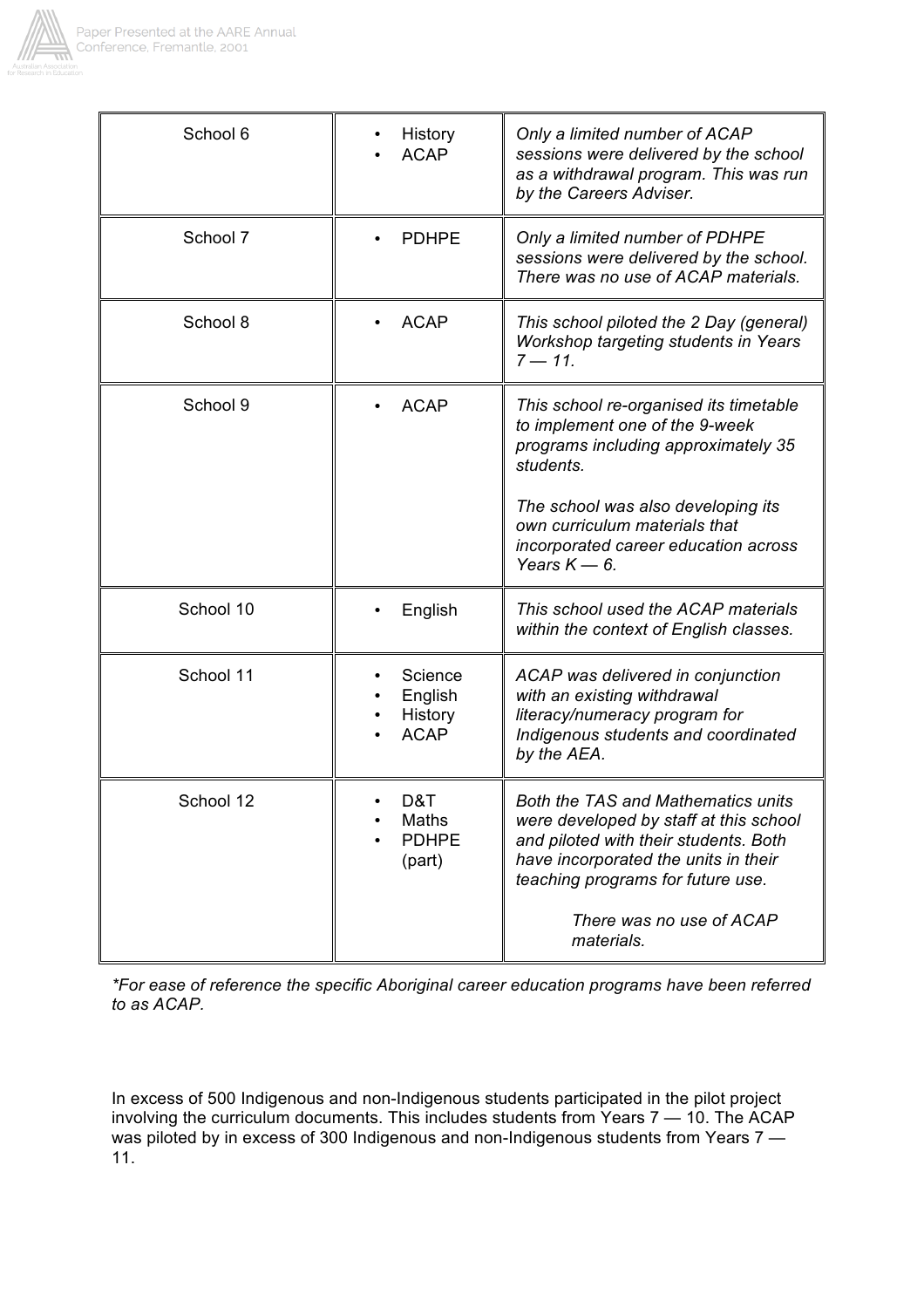

All schools were visited by the Project Manager prior to the pilot commencing. All schools were also provided with financial support to facilitate their participation. This was made available for activities including:

- Payment of guest speakers (as required)
- Teacher Relief for planning/programming/etc
- Teacher Relief for consultation with ACAP Project Manager
- Travel
- Catering
- **Materials**
- **Administration**

It should be noted that though schools were enticed to participate in the pilot project with a grant of \$4000, the program had been written in such a way that implementation of it would need to draw only minimally on school resources. The development of these resources had been predicated on the fact that their commitment would be enhanced if schools knew it could be done without funding from any central agency within the system.

In order to gain feedback to further inform the development of materials the Program Manager conduced follow up visits or phone interviews with schools and feedback was incorporated as appropriate.

# **Consultation:**

Consultation was been extensive in the development of project materials. Beyond the involvement of the pilot schools the project has undertaken consultation with:

- NSW Aboriginal Education Consultative Group Inc
- DET Student Services & Equity Programs

Aboriginal Programs Unit (APU)

Aboriginal Education Consultants (AECs)

Aboriginal Community Liaison Officers (ACLOs)

Aboriginal Education Assistants (AEAs)

• DET Curriculum Support Directorate

Aboriginal Studies Team

Work and Career Education

School to Work

VET Consultants

**Catholic Education Commission** 

A Reference Group has overseen the project and met on a number of occasions throughout projects development and implementation. The project was presented in a number of forums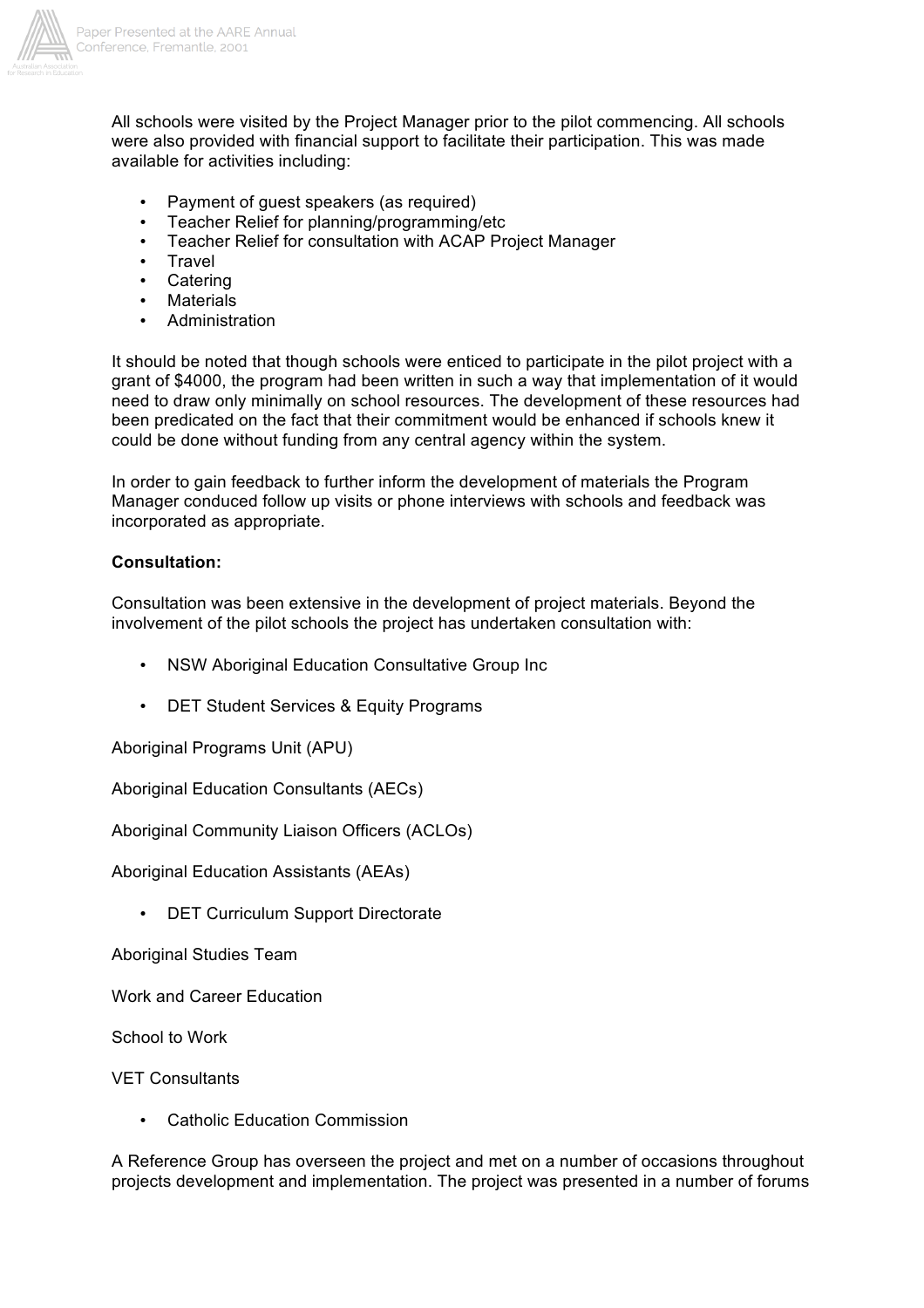

including DET hosted Indigenous VET Seminars, VET Consultants Conference, the NSW Aboriginal Educational Consultative Group Second State Conference (2000), an article appearing in the Board Bulletin and information posted to the Australian Student Traineeship Foundation on-line discussion list Wadu-NET.

## **Project Findings: What did we learn from the pilot process?**

The following points are a summary of field observations and experiences based on the pilot project and the project development as a whole.

- There were varied levels of recognition by school staff of the need for specific Indigenous programs, with particular reference to career education. This included varying levels of awareness and recognition by school staff of the disadvantage or circumstances experienced by Indigenous people in relation to the labour market. This has implications with regard to how school staff view specific programs for Indigenous students and how such programs are implemented.
- There is a limited understanding about career education from 'non-careers' staff, with some equating of career education with workplace exposure. The full extent of career education as it has been represented in documents such as the BOS Career Education Outcomes (1996) document (or other sources regarding career education) is not frequently seen. In some instances the focus for career education has been on (1) workplace exposure and (2) exploring training options. While both are important in themselves, this does leave gaps for students in dealing with critical areas of development such as self-esteem/identity, the changing world of work, managing transitions, etc.
- A whole school approach to planning and implementation of career education is likely to have greater impact. For Indigenous students in particular, this should occur across Years 7 — 10 (and into Year 11/12). Some participants in the project expressed concern regarding students' inability to engage in some materials due to a lack of previous career exposure/knowledge. Concern was also expressed about such programs being piecemeal if a longer term approach is not taken to career education (rather than leaving it until Year 10 which is the case for many schools).
- The inclusion of Aboriginal perspectives presents challenges for school staff. This is compounded through lack of consultation with community/parents; lack of involvement with DET and school based Aboriginal staff; limited involvement of parents/community at classroom level (as aides, etc); and stereotypical ideas about Indigenous perspectives — i.e. only presenting 'traditional' Aboriginal perspectives rather than contemporary perspectives.
- Trial schools indicated that they would have difficulty with implementing the program again and that without external support and/or funding they probably would not do so. This comment applied in particular to the ACAP more so than use of the curriculum materials and needs further investigation. Where there appeared to be a more genuine commitment to the program, schools became involved and the project demonstrated successful results. Without a commitment to the program the financial support available to pilot schools was not sufficient to encourage implementation and is therefore not the most critical factor for programs such as ACAP.
- When there was a commitment or sense of ownership from the school staff involved the program was successful. This was further emphasised when the principal was supportive and took a leadership role, although success was not dependent on this factor. Where staff were 'required' to participate the achievements were reduced.
- There is a very clear need for greater involvement of Indigenous parents and community in the program. This did not occur on a very large scale in any of the programs, however schools did use the services of Aboriginal guest speakers, organisational representatives, etc.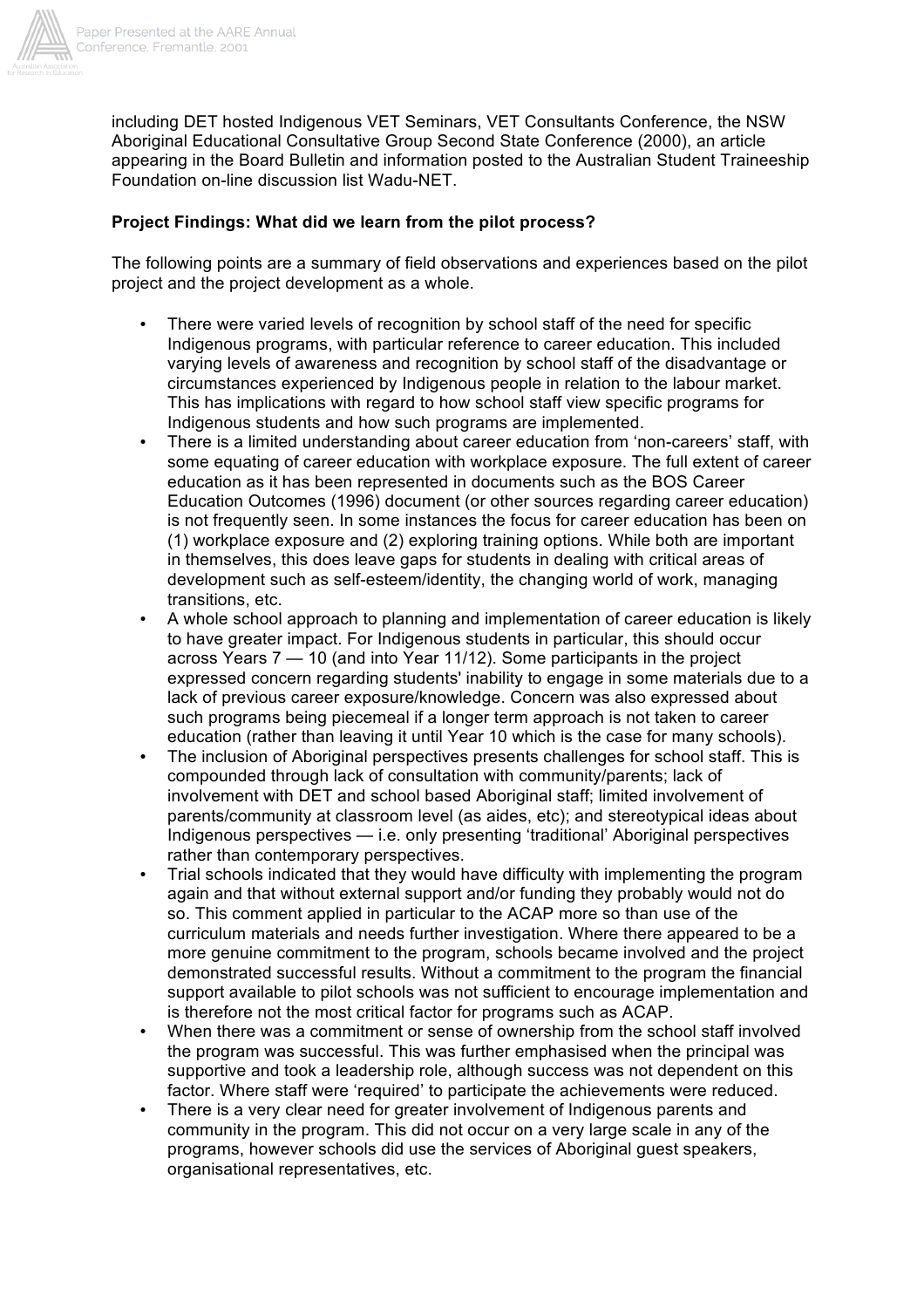

- Each school ran the program in its own way and to varying extents. This demonstrates the need for materials that are flexible and not too prescriptive as every school and community has different and individual circumstances/students/community.
- There was considerable discussion as to the most appropriate years in which to run career education initiatives for students. While it is the contention of this project that for Indigenous students this cannot start too early, there are many school staff who do not concur with this view, including Careers Advisers.
- While the project overall was well received by schools and staff, students and parents, the potential to impact on the fundamental issue of Aboriginal student attendance and retention was not clear. Generally it was agreed that if implemented in isolation, the program would not dramatically impact on these issues. However, it was recognised that there is potential for such initiatives to have a positive impact, not only on school attendance and retention, but on post-school training and education. In order to dramatically affect the retention of Indigenous students through post compulsory years a number of strategies will need to be employed including (but not exclusively) career education initiatives.
- In many cases the Aboriginal Education Assistants (AEA) within schools were not heavily involved in the program. Many staff involved in the program did not see the obvious need to work with the AEA. It appeared (in many cases) that AEAs were used for 'trouble-shooting' or assisting with disciplinary issues. There were notable exceptions to this practice and these programs demonstrated positive outcomes.

# **Summary of Project Findings**

Three critical issues have been identified in an attempt to find a positive and manageable response for the future of the program and other similar initiatives.

- $\circ$  Greater understanding and recognition of the issues faced by Aboriginal students and communities are necessary for programs such as these to succeed.
- $\circ$  Career education warrants greater attention in Curriculum development initiatives and in schools programs for Indigenous and non-Indigenous students.
- $\circ$  Successful implementation of programs such as ACAP is largely dependent on 'ownership' by school staff.

### **Greater understanding and recognition of the issues faced by Aboriginal students and communities are necessary for programs such as these to succeed.**

1. Appropriate training and awareness raising in the area of the Aboriginal Education Policy (AEP) for all school staff will assist with programs such as ACAP. Many of the findings discussed above are addressed in this important policy document, including the critical issues of involvement of parents/community in the education process and incorporation of Indigenous perspectives across the curriculum.

2. Involvement and recognition of Aboriginal staff in programs specifically for Indigenous students should be enhanced. There is an opportunity for schools to formalise inclusion of Aboriginal staff and their role in such projects.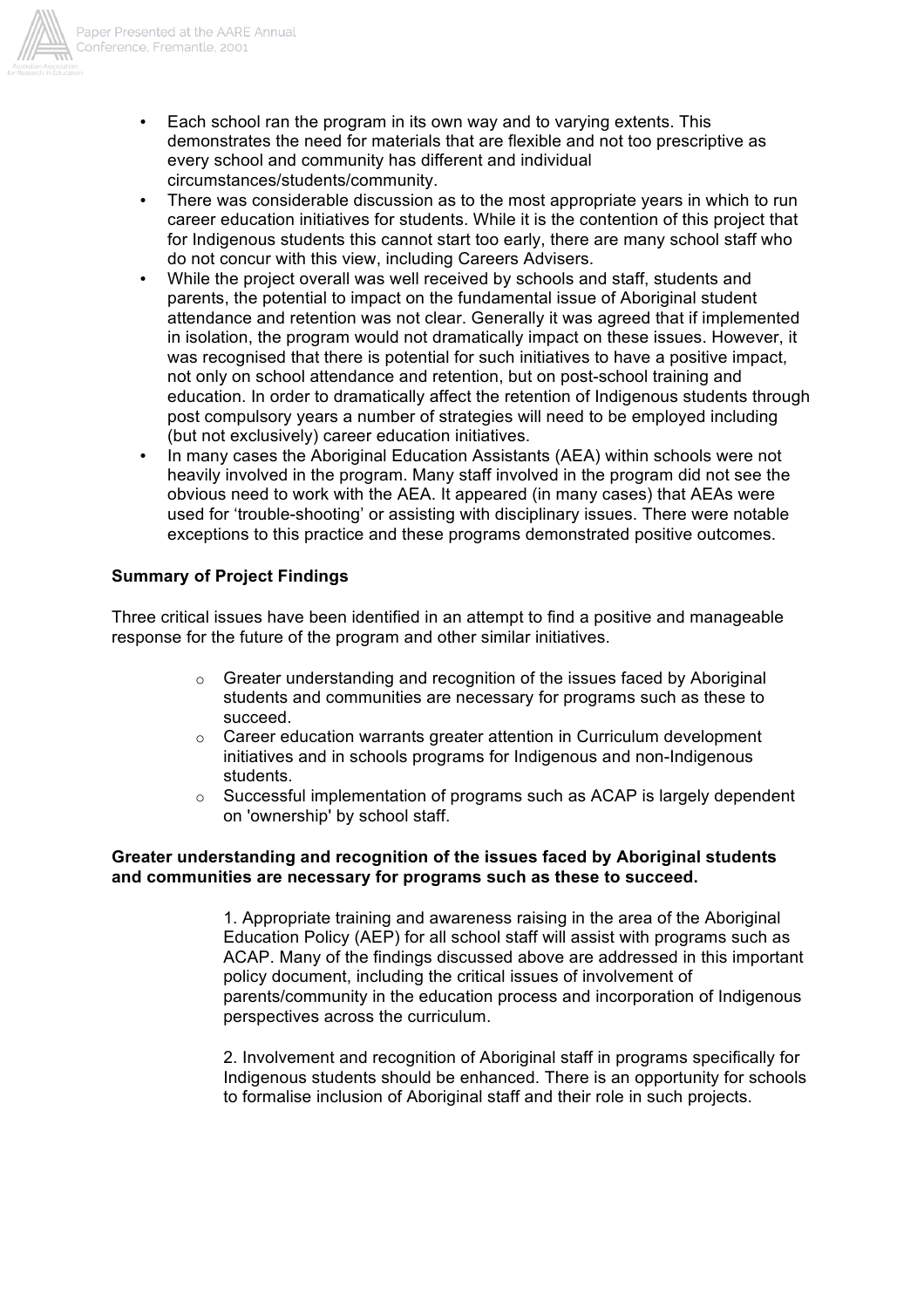

### **Career education warrants greater attention in Curriculum development initiatives and in schools programs for Indigenous and non-Indigenous students.**

3. The understanding of many school staff relating to career education is limited and is seen as a barrier to the implementation of career education initiatives such as ACAP and the associated curriculum materials. This incorporates defining career education and how or when career education should be delivered.

4. A whole school approach is seen as the optimum means to implement career education programs. This should be encouraged via principals and senior staff so as to ensure that a good range of career education experiences are provided for all students.

5. There are further opportunities to develop career education within the K-6 and 7 - 10 syllabuses. The NSW Board of Studies should continue to develop inclusive curriculum taking account of both career education and Aboriginal perspectives. The materials developed by this project provide examples that could be taken up in future syllabus development activities.

### **Successful implementation of programs such as ACAP is largely dependent on 'ownership' by school staff**

6. As with all similar programs, they work best when they are developed and managed at a local level. This project has reinforced the fact that successful programs rely on commitment from staff involved. ACAP will be successful in the future when, and if, schools and communities adopt it and adapt it at a local level.

#### **Key findings of Independent Research**

- Parent/community and students are looking to the school to assist in breaking down barriers that are seen to impact on students access to career opportunities. Though each group demonstrated an often naive view of the complexities of the social, political and economic circumstances which impact on major obstacles to improved career outcomes, they believed that schools are in a position to after guidance support and access to students as they negotiate their transition from school to work.
- Systemic issues such as poor student learning, retention and attendance, (school and community) and underlying racism continue to confront and impact on Aboriginal students aspirations. Many students reported the difficulties that they or friends experienced in gaining employment opportunities. This issue impacts on a student's capacity to access many school programs which require work experience placement such as Stage 5 work education and Stage 6 VET programs. This issue must be addressed if Aboriginal students are to undertake any number of school run VET and Vocational learning programs.
- Students in geographically isolated communities have demonstrated a negative view of their education and career aspirations. The diminished social capital of these communities, along with the almost non-existent employment opportunities impact to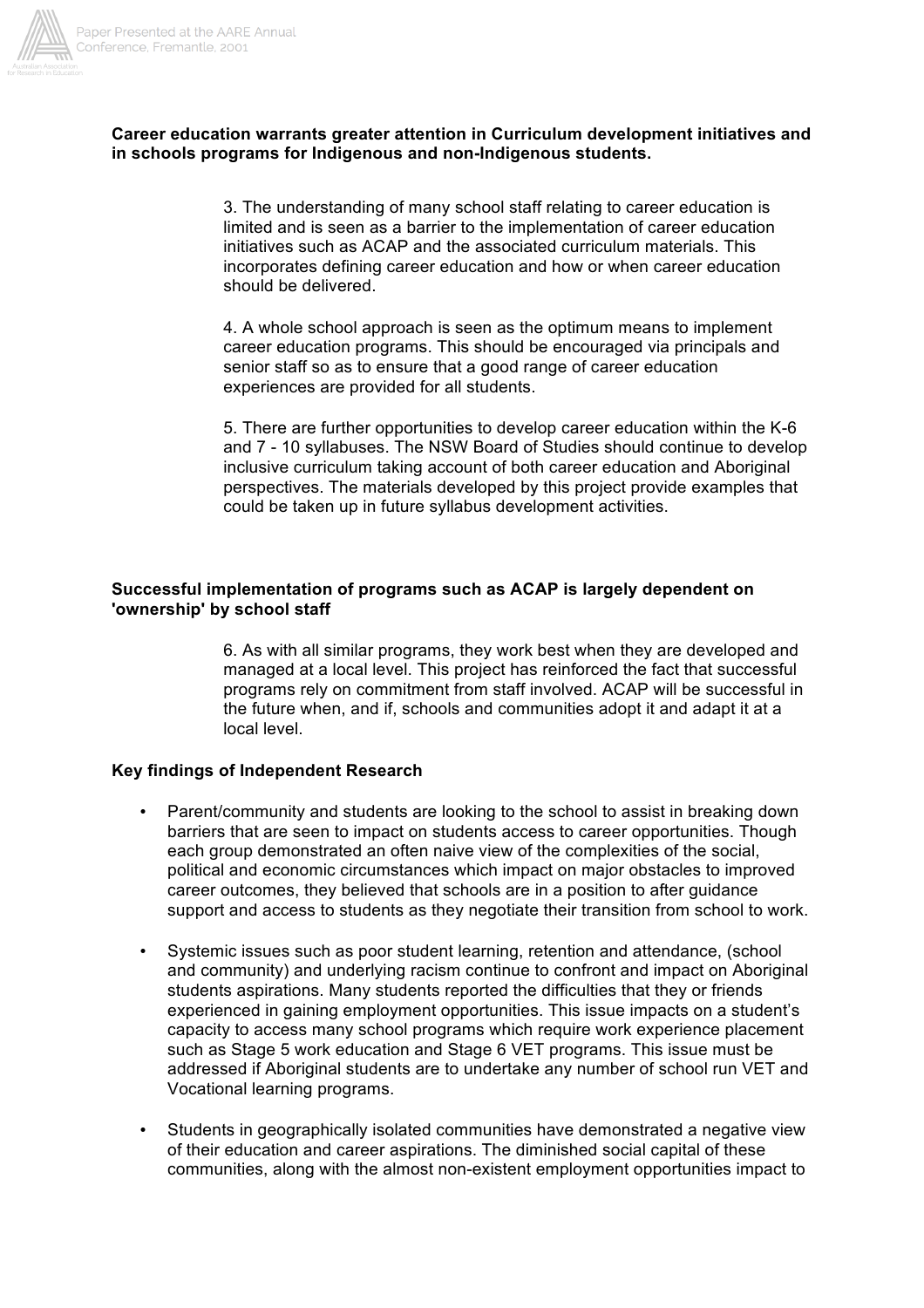

limit the capacity of students and communities to vision a wider sense of education and career aspirations. Student knowledge of the wider employment market tended to be limited to the point that for many, the extent of their aspirations was limited to the local Community Development Employment Program (CDEP).

• Student self-esteem, life aspirations and confidence need raising through meaningful engagement with the wider world of work. This engagement should occur at school with student access specific programs such as ACAP and through providing vocational opportunities in their local or nearby localities. These programs need to be delivered in a way that is both culturally sensitive and in a manner that extends students' appreciation of the value of educational achievement to long term career opportunities.

# **Implementation strategies for ACAP 2001 - 2003**

The NSW Department of Education and Training and Catholic Education Commission have been funded for five years through the diversion of funds that were previously available to schools through VEGAS implementation strategy programs. This project will focus on the transition of students from Year 6 through to the end of Year 8. A complementary project will target the vocational learning requirements of students across Years 9 - 12. Year 6 learning materials have been written and are presently being piloted in 6 schools in the Hunter Region and Taree. These will then be incorporated into the package of resources that form the basis of this project.

In the latter part of Term 4 2001, approximately ten collegiate school clusters will be targeted for 2002. Each cluster will focus on a high school and it's feeder state and catholic primary schools. In subsequent years, additional schools will be added to the statewide implementation of this project.

All secondary schools in NSW have received a copy of the ACAP kit during 2001. The materials will also be available on the BOS Website for schools. Other appropriate stakeholders including NSW Department of Education and training, Catholic Education Commission and DETYA officers and consultants have also received a copy of this kit.

### **Broader Issues for Career Education and Student Aspiration Program Impacts.**

Though there has been almost a century of theorizing about career education programs, it has only been in the last decades that contemporary theories have acknowledged the need to contextualise the development of Career Education within a framework which responds to both the individual (through the recognition of their own agency) but with a growing acknowledgement of the wider social milieu within which all people work and live (Patton 1997, 15; Sarra 1997, 47-57).

There is a constant tension in this complex of intersecting impacts on students' educational and career aspirations. The degree to which individuals have agency in fashioning their own future, within a wider socio-economic environment enables them to work towards giving reality to the achievement of these goals. Earlier psychological theories, which focused on the individual, failed to recognise the power and pervasiveness of the wider sociological environment in which we all live. The lack of a comprehensive career education theory that recognises the realities of the social structures which impact upon the day-to-day lives of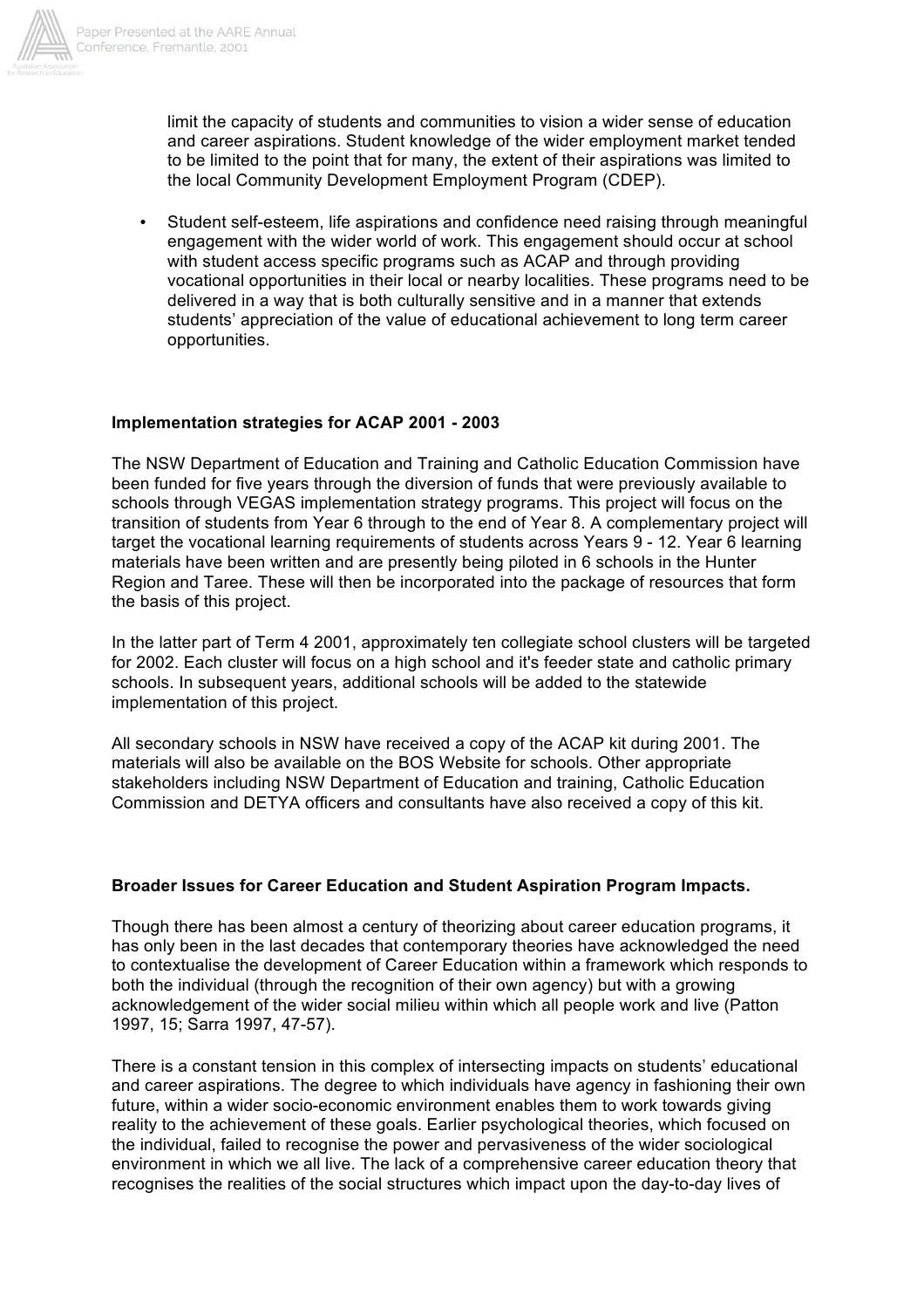

people, has severely limited the usefulness of many programs delivered to students. Studies continually demonstrate the complexity of students' self-concept. Research undertaken by Vandrack, Lemer and Schulenberg (Patton 1997, 4-6) concluded that to understand career behaviour, it is essential to recognise the contextual influences of issues such as social class, intelligence, sex, ethnicity, race and racism.

The reality of these contextual influences weighs heavily on the experiences of many Aboriginal students, who as a group, have often failed to actualise either their aspirations (individual and collective) or potential to take their place in the wider world of education and work. While not wishing to comment in any great depth on this issue, it should be acknowledged that there are many as yet unresolved tensions in the theorising of current Aboriginal education policy development. The growing dependence in curriculum development on constructivist theories in developing programs for schools, with its focus on individual agency, can counter to the policy rhetoric of self sufficiency and selfdetermination. This rhetoric is firmly rooted in the collective cultural and social aspirations of Aboriginal communities. (Smith 1994: Smith 1992). The delivery of education to Aboriginal students is as much a political as an educational process for it has to be delivered in a world that acknowledges the power of both individual and collective senses of identity and which stresses cultural difference over further assimilation. Policies and programs which fail to account for the political and social aspirations of Aboriginal people are unlikely to impact on improving educational outcomes. One part of this complexity is, as Sarra (1997, 48-9) points out, the need to understand both the micro as well as macro environments in which Aboriginal students live. He argues that the delivery of career education programs must acknowledge the diversity of communities as well as the individuals who make them up (Sarra 1997, 48-51).

Increasingly there has been an acknowledgement for the need for a contextualist framework that places individual growth and change alongside the constantly changing context of employment opportunities. (Patton 1997, 4) Gottfredson's theory of occupation aspirations (see Patton 1997, 4) accepts the fundamental importance of individual self-concept in vocational education and argues that people will seek jobs that are compatible with their image of themselves. While Gottfredson focused on the determinants of social class, intelligence and gender, there are many who assert that race and geographical location should be added. Russell's (1992) study demonstrated that Aboriginal student perceptions of the world of work was rooted in their very contextualised senses of self and places and had a large impact on view of career options that were open to them.

Further issues in respect to students self concept centre on the degree to which it is related to successful student learning. Any analysis of the key learning outcomes for Aboriginal students would indicate that they are not achieving at the same level or pace as their peers. The fact is that across each cohort, the learning achievements in English literacy and numeracy have been shown to fall as early as Year 3 and have been shown to continue through into high school. The consequent impact on the level of student engagement with schooling must be seen as having detrimental long-term effects on self image as well as educational and career aspirations. There is a considerable body of research which deals with the issues self-identity and educational outcomes. Much of the Australian literature in this area has dealt with demonstrating effective educational practices that impact on developing positive outcomes for Aboriginal students (Purdle 2000, 36-41). However this review also reported on research, which outlined the many inadequacies of schooling for Indigenous students, and the impact that this has had on developing negative perceptions of self. The correlation that exists between family, schooling, achievement, self esteem and heightened career aspirations demonstrates the need for greater work to be undertaken to provide learning environments which allow for students to grow in self esteem through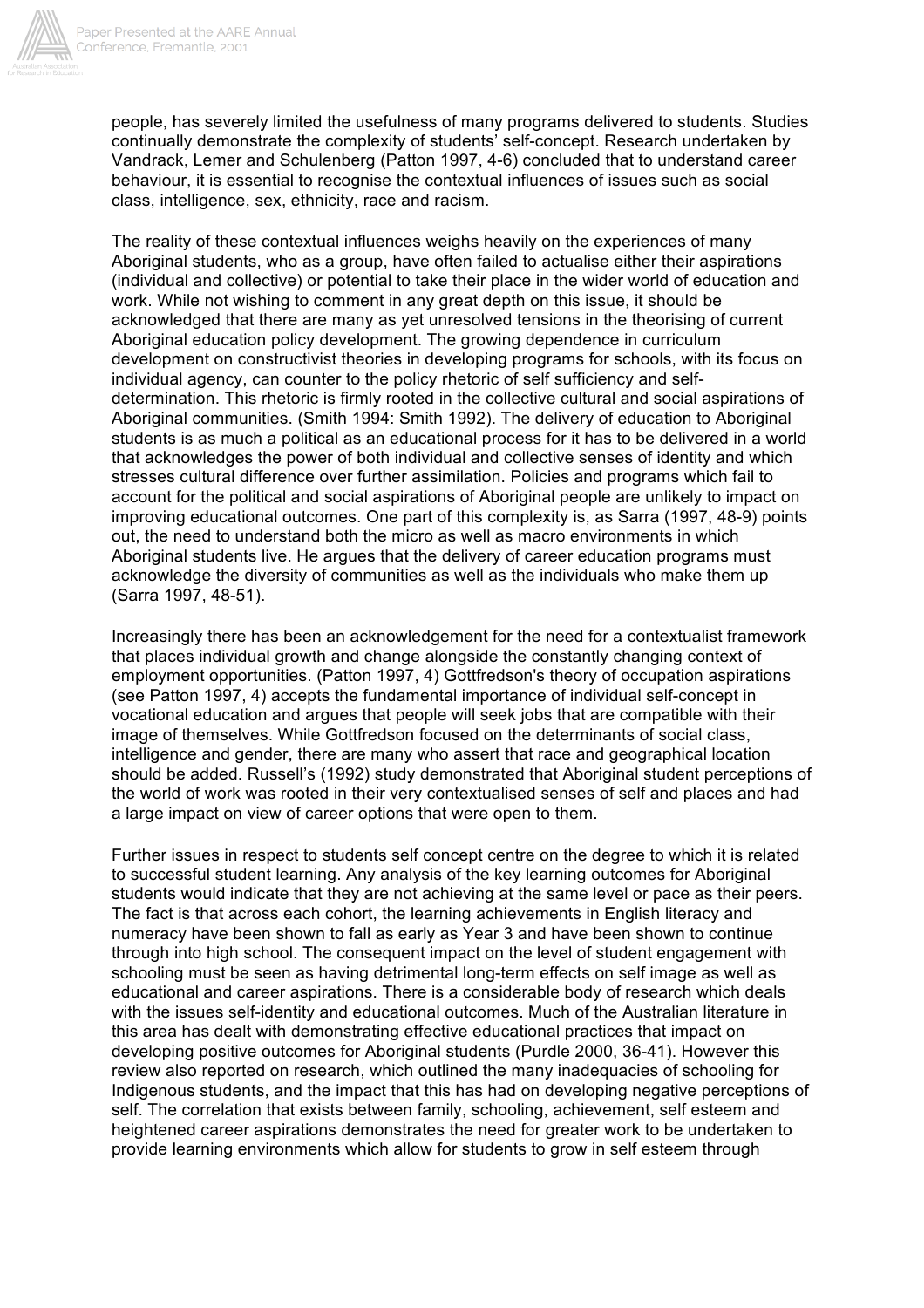

achievement of real learning outcomes. This in turn may impact on improved student aspirations.

The implications are clear for Aboriginal students, who on the whole have lower rates of attendance and retention (especially in early and middle secondary school) and on-going problems with standard literacy and numeracy as measured through various assessment regimes inYear3, 5, 7 and 8.

These changes to the way that educational theorists have re-conceptualized career education matches in many ways the findings of the seminal work of Kahl (1953) who sought to determine the co-alignment of intellectual ability with student ambitions across the range of social status backgrounds. Majoribanks (1995) among others have sought to further this work, by investigating the socialisation processes that have tended to orientate individuals towards particular goals. Majoribanks found that the amount of social capital a particular family environment can bring to bear on the life of a student is capable of impacting on that student's opportunities and self-perceptions. The research demonstrated that while intellectual ability plays a part in the function of student aspirations, parent aspirations and cultural capital that their family and community can provide also impacts on a student's education and career aspirations.

A further major finding of Majoribanks' 1995 study emphasised the importance of families, by reporting on varying student's perceptions of the support that parents provided. His research demonstrated that the degree of social capital that families could bring was dependent on the levels of family education and the depth and strengths of the bonds, which existed between the adolescent child and their parents (Russell 1992, 10).

Wall, Cowell and Macintyre (1999) examined the opportunities that students accrued as a result of positive social support. They reported on the impact that higher levels of social support had on student's vulnerability to stress. They demonstrated that increased levels of social support (as defined by notions of being cared for and valued) were more likely to lift student academic achievement

Gool and Patton (Gool 1999) took up the issue of family support in their study on the career aspirations of young Aboriginal women, as did Nasirs (1996) in her report on the Northern Territory Aboriginal and Islander Tertiary Aspirations Program. Both programs reported the importance of families to the career aspirations of students, and the heavy reliance that was placed on them by students to provide the primary influence in regards to career decision making. Lester (2000) reported similar influences of parents on student knowledge of career options. In reporting on students he went further in observing that Aboriginal parents indicated that they looked to the school to provide knowledge on career information. Lester's informants appeared to be cognizant of the limitations of their knowledge about career options, but believed that schools needed to recognise the importance of open and inclusive dialogue between themselves, students and parents about the career options and the impact that these will have on the level of school engagement.

Wall (1999) conceptualised adolescent career development as arising from the actions and meanings that are often co-constructed by peer group members. The power of these conversations is the influence they have in contributing to the ways in which adolescents evolve their career ideals and assimilate that group's particular norms and values through everyday interactions (Young 1999, 528). Given the levels of resistance to schooling by many Aboriginal students, as evidenced by the sharply declining rates of student retention through Years 7 – 10, it could be argued that the co-dependency of students in this age cohort will more likely validate senses of identity which are very unlikely to privilege positive ratifications of educational and career aspirations. For many students, this period in their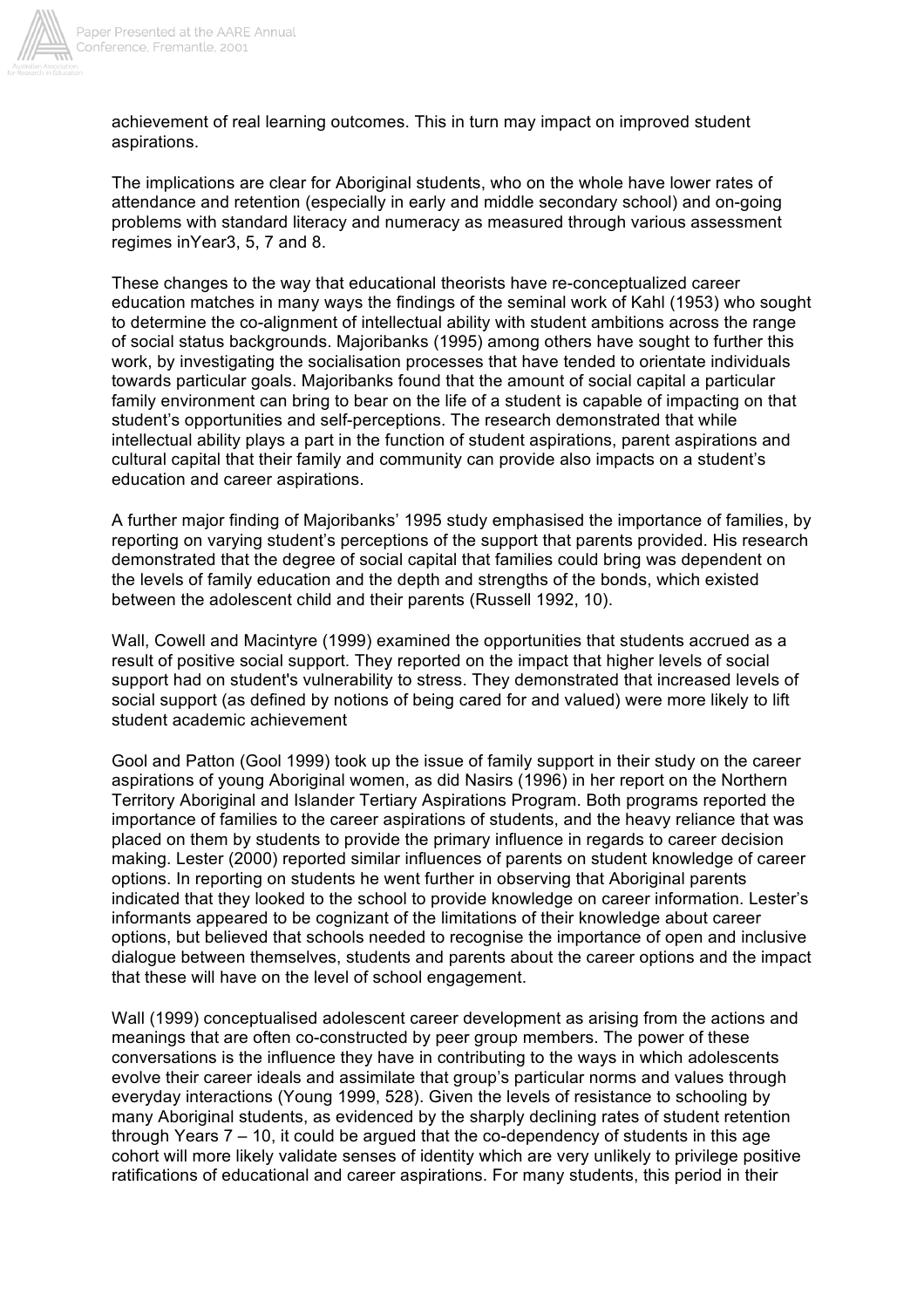

development is built around school failure, low attendance, increased levels of interaction with the police and juvenile justice system. Increasing disengagement at this age is heightened by negative peer influences and is unlikely to allow students to engage in the validation of those values, beliefs and goals which underpin success at school. Bourke's work (2000) outlines the complexity of the issues of Aboriginal student attendance, the scant attention to the school based factors which impact on this issue, and the influence of social and cultural obligations which continue to represent a problem for school and students.

Lester (2000) pointed out that while Aboriginal parents had clear aspirations for their children, their expectations were often very limited. He reported that parents frequently looked to local employment programs such as Community Development Employment Programs (CDEP) as being a desirable long-term career aspiration for students. His research also indicated that geographic isolation narrows and limits student aspirations and expectations (Lester 2000, 16). Rural isolation was also seen to have a major effect on the transition through school and onto further education or work of many Aboriginal students. Long (2001, 6) reported that youth in rural and remote areas experienced additional barriers in their experience of schooling and the subsequent transition to post school options. The delivery of programs that can have a positive effect on student career aspirations continues to be hindered by poor school practices, that fail to provide stability and good teaching pedagogy, combined with rural isolation and the associated raft of acute social welfare issues such as low or non-existent employment opportunities, poor quality housing, welfare dependency, poor health and wide spread substance abuse.

The aim of this discourse on Aboriginal student aspirations has been to highlight a range of issues, which require further attention. Further work needs to be undertaken to address the issues of parent and community involvement in education. We need to look at positive ways to actively involve students, with their parents and communities, in educational experiences that can impact on improving student expectations for successful engagement in the world of work.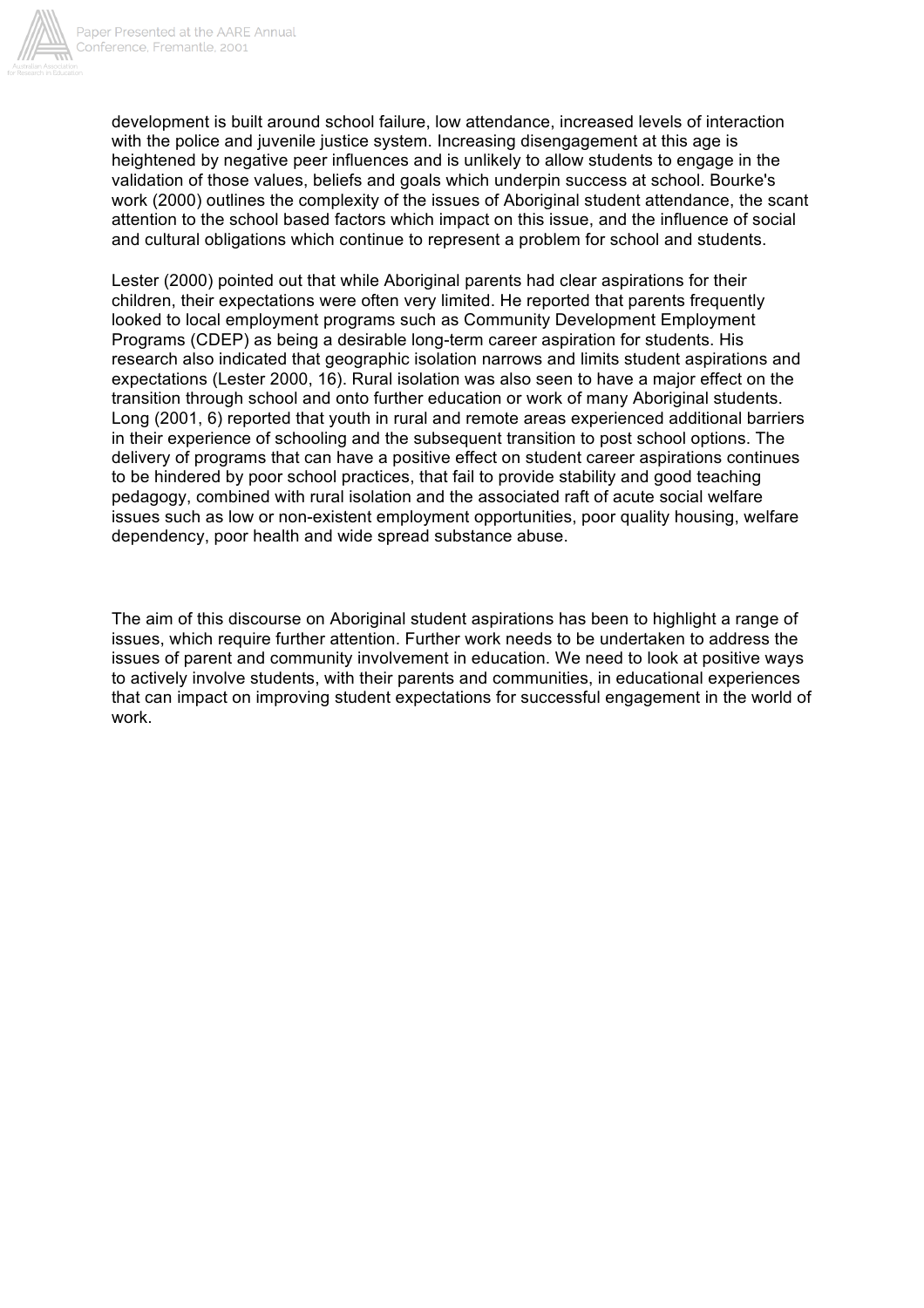

## **Bibliography**

Armstrong, Patrick Ian and Crombie, Gail, University of Ottawa, Canada (2000) *Compromises in Adolescents' Occupational Aspirations and Expectations from Grades 8 to 10*: Journal of Vocational Behavior 56, 82-98 (2000), Academic Press 0001- 8791/00 2000

Bourke, Colin J Prof. MBE; Rigby, Ken, Assoc. Prof; Burden, Jennifer (2000) *Improving the School Attendance of Indigenous Students:* Better Practice in School Attendance, Monash University July 2000.

Herr, Edwin L; Good, Retena Hetal. (1982) *School Curriculum and Career Behaviour in Adults:* Vocational Behaviour 1982, 21 243-253

Huson,T; Postlethwaite, T N; (1994) *Aspirations and Expectations of Students:* International Encyclopedia of Education 1994

Lester, John Professor (2000) *Evaluative Research Into the Office of the Board of Studies', Aboriginal Careers Aspiration Program for Aboriginal Students in NSW High Schools*: Aboriginal Careers Aspiration Program — Evaluative Research, October 2000 - Commissioned by the Office of the Board of Studies

Long, Mike; Frigo, Tracey; Batten,Margaret (2000) *The School to Work Transition of Indigenous Australians*: Project funded by the Commonwealth Department of Employment, Education, Training and Youth Affairs.

Luck, Jo (1998) *Australian Indigenous Students at University: How do we know them?:*1998 Abstracts — Central Queensland University

Lugg, Megan (2000) *Vocational Education and Training (VET) in Schools: Emerging Research Issues:* AARE Conference Paper, Sydney, 2000

Marjoribanks, Kevin (1998) *Family Capital, Children's Individual Attributes and Adolescents' Aspirations — A Follow Up:* the Journal of Psychology 132(3) 328-336

Marjoribanks, Kevin (1991) *Adolescents' Learning Environments and Aspirations: Ethnic, Gender, and Social-Status Group Differences*: Perceptual and Motor Skills, 1991, 72, 823- 830

Marjoribanks, Kevin (1994) *Educational and Occupational Aspirations of 'Common Man' Boys: Kahl's Study Revisited:* The Journal of Genetic Psychology, 136(2), 205-216

Marjoribanks, Kevin (1994) *Perceptions of Parents' Involvement in Learning and Adolescents' Aspirations*: Psychological Reports, 1994, 75, 192-194

Patton, Wendy and McMahon, Mary (1997) *Career Development in Practice:*

Purdie, Nola; Tripcony, Penny; Boulton-Lewis, Gillian; Gunstone, Andrew; Fanshawe, John (2000) *Positive Self-identity for Indigenous Students and its Relationship to School Outcomes*: Queensland University of Technology

Smith, Richard (1992) Dilemmas in Aboriginal and Islander Education Policy: New Education, Volume 14, No.1, 1992